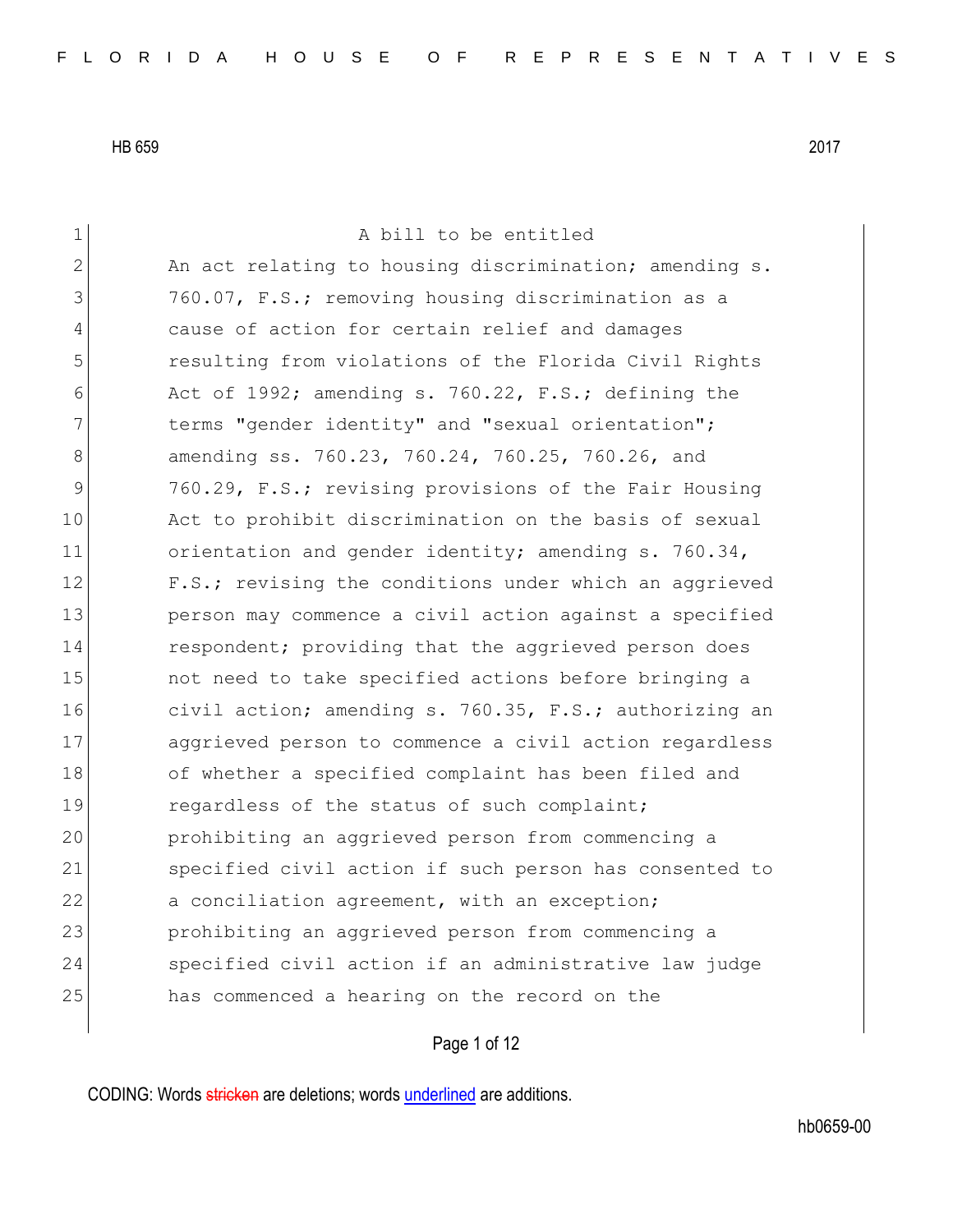26 allegation; amending s. 419.001, F.S.; conforming a 27 cross-reference; providing an effective date. 28 29 Be It Enacted by the Legislature of the State of Florida: 30 31 Section 1. Section 760.07, Florida Statutes, is amended to 32 read: 33 760.07 Remedies for unlawful discrimination.—Any violation 34 of any Florida statute that makes making unlawful discrimination 35 because of race, color, religion, gender, pregnancy, national 36 origin, age, handicap, or marital status in the areas of  $37$  education, employment, housing, or public accommodations gives 38 rise to a cause of action for all relief and damages described 39 in s. 760.11(5), unless greater damages are expressly provided 40 for. If the statute prohibiting unlawful discrimination provides 41 an administrative remedy, the action for equitable relief and 42 damages provided for in this section may be initiated only after 43 the plaintiff has exhausted his or her administrative remedy. 44 The term "public accommodations" does not include lodge halls or 45 other similar facilities of private organizations which are made 46 available for public use occasionally or periodically. The right 47 to trial by jury is preserved in any case in which the plaintiff 48 is seeking actual or punitive damages. 49 Section 2. Subsections (7) through (10) of section 760.22,

Page 2 of 12

50 Florida Statutes, are renumbered as subsections (8) through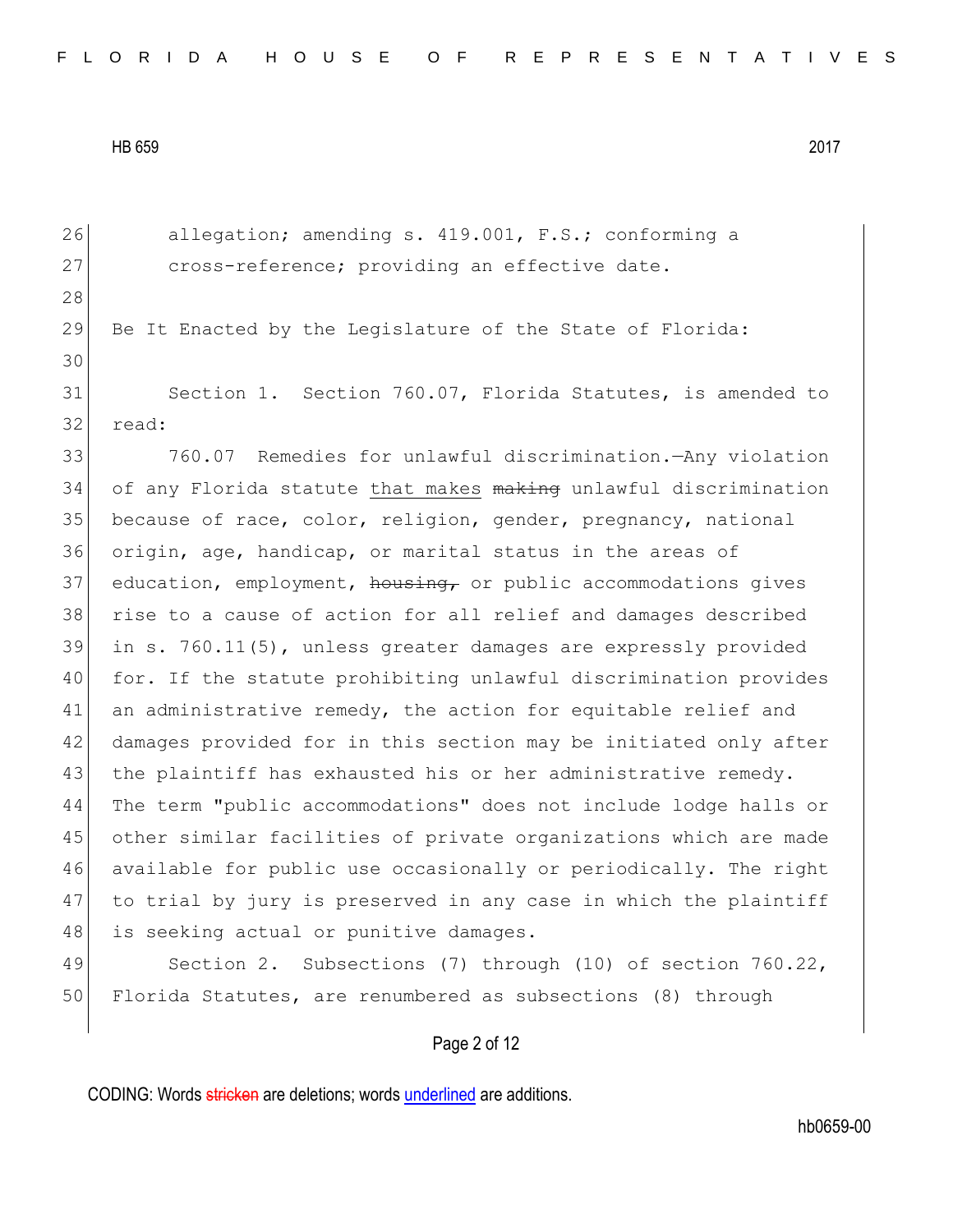| 51 | $(12)$ , respectively, and new subsections (7) and (10) are added |
|----|-------------------------------------------------------------------|
| 52 | to that section, to read:                                         |
| 53 | 760.22 Definitions. - As used in ss. 760.20-760.37, the           |
| 54 | term:                                                             |
| 55 | (7) "Gender identity" means gender-related identity,              |
| 56 | appearance, or behavior, regardless of whether such gender-       |
| 57 | related identity, appearance, or behavior is different from that  |
| 58 | traditionally associated with the person's physiology or          |
| 59 | assigned sex at birth, and which gender-related identity can be   |
| 60 | proven by evidence, including, but not limited to:                |
| 61 | (a) Medical history, care, or treatment of the gender-            |
| 62 | related identity;                                                 |
| 63 | (b) Consistent and uniform assertion of the gender-related        |
| 64 | identity; or                                                      |
| 65 | (c) Other evidence that the gender-related identity is a          |
| 66 | sincerely held part of a person's core identity and is not being  |
| 67 | asserted for any improper purpose.                                |
| 68 | $(8)$ $(7)$ "Handicap" means:                                     |
| 69 | A person has a physical or mental impairment which<br>(a)         |
| 70 | substantially limits one or more major life activities, or he or  |
| 71 | she has a record of having, or is regarded as having, such        |
| 72 | physical or mental impairment; or                                 |
| 73 | A person has a developmental disability as defined in<br>(b)      |
| 74 | s. 393.063.                                                       |
| 75 | "Person" includes one or more individuals,<br>$(9)$ $(8)$         |
|    | Page 3 of 12                                                      |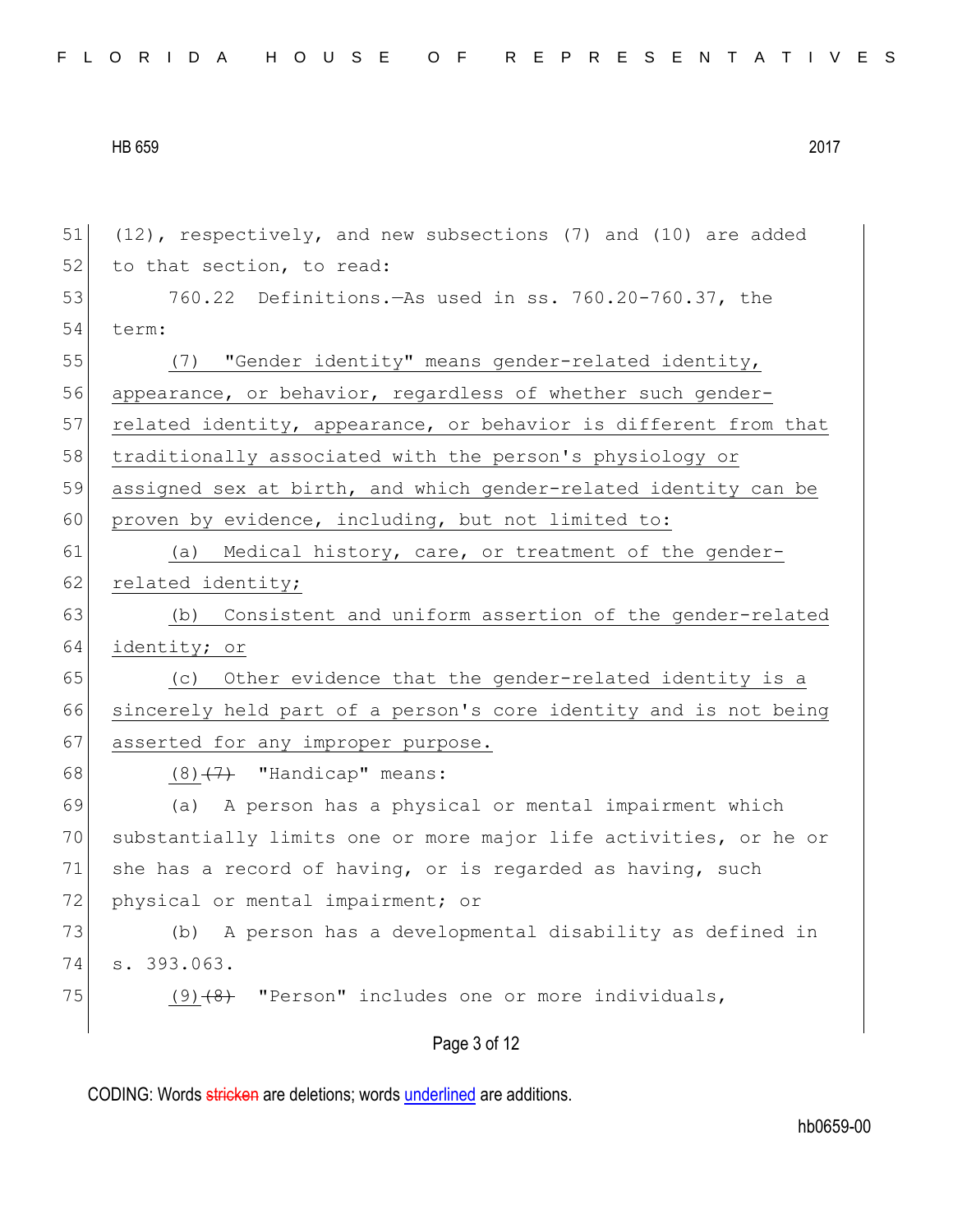76 corporations, partnerships, associations, labor organizations, 77 legal representatives, mutual companies, joint-stock companies, 78 trusts, unincorporated organizations, trustees, trustees in 79 bankruptcy, receivers, and fiduciaries. 80 (10) "Sexual orientation" means an individual's 81 heterosexuality, homosexuality, or bisexuality. 82  $(11)$   $(9)$  "Substantially equivalent" means an administrative 83 subdivision of the State of Florida meeting the requirements of 84 24 C.F.R. part 115, s. 115.6. 85  $(12)$   $(10)$   $(10)$  "To rent" includes to lease, to sublease, to let, 86 and otherwise to grant for a consideration the right to occupy 87 premises not owned by the occupant. 88 Section 3. Subsections  $(1)$ ,  $(2)$ ,  $(3)$ ,  $(4)$ , and  $(5)$  of 89 section 760.23, Florida Statutes, are amended to read: 90 760.23 Discrimination in the sale or rental of housing and 91 other prohibited practices.-92 (1) It is unlawful to refuse to sell or rent after the 93 making of a bona fide offer, to refuse to negotiate for the sale 94 or rental of, or otherwise to make unavailable or deny a 95 dwelling to any person because of race, color, national origin, 96 sex, sexual orientation, gender identity, handicap, familial 97 status, or religion. 98 (2) It is unlawful to discriminate against any person in 99 the terms, conditions, or privileges of sale or rental of a 100 dwelling, or in the provision of services or facilities in

Page 4 of 12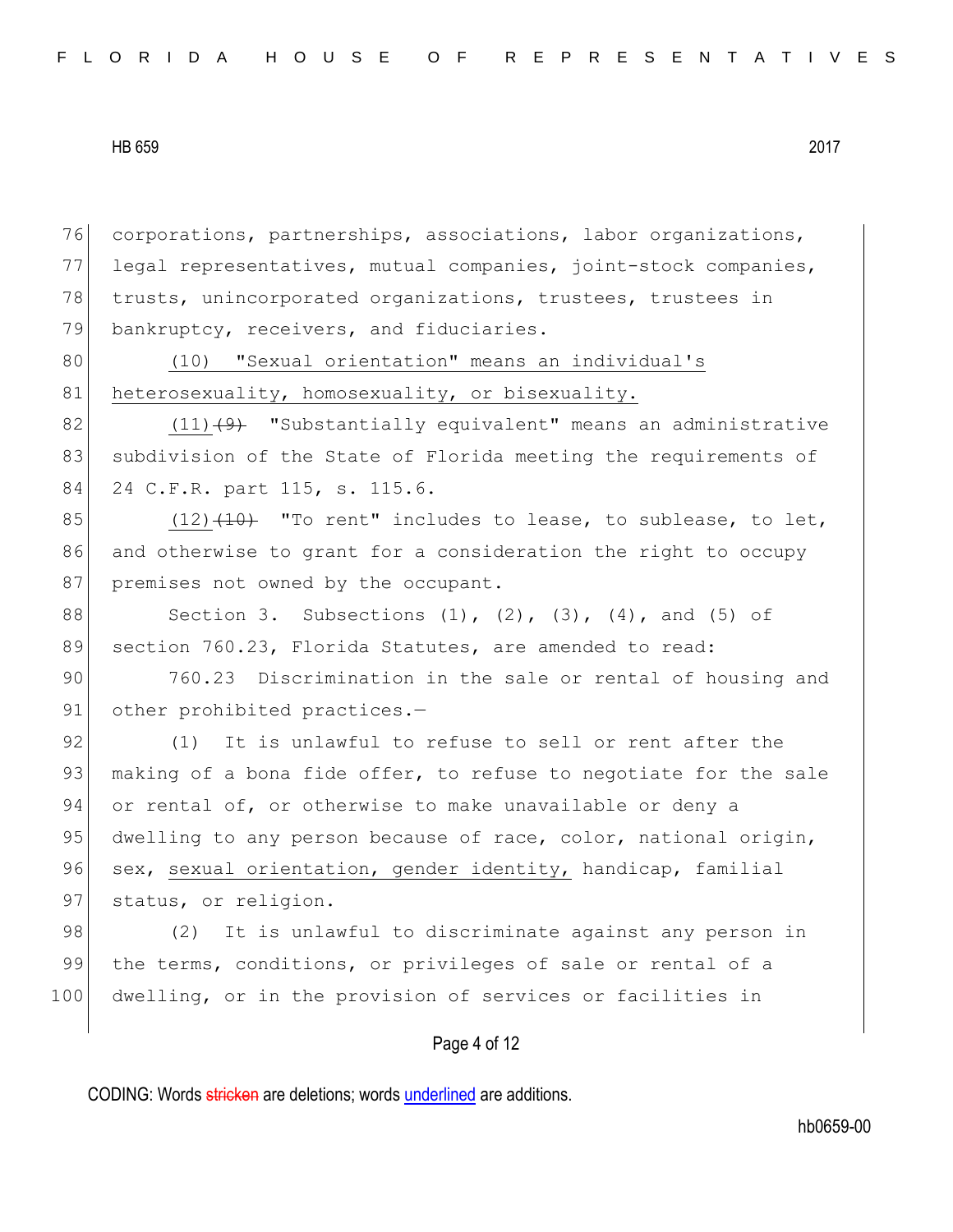101 connection therewith, because of race, color, national origin, 102 sex, sexual orientation, gender identity, handicap, familial 103 status, or religion.

104 (3) It is unlawful to make, print, or publish, or cause to 105 be made, printed, or published, any notice, statement, or 106 advertisement with respect to the sale or rental of a dwelling 107 that indicates any preference, limitation, or discrimination 108 based on race, color, national origin, sex, sexual orientation, 109 gender identity, handicap, familial status, or religion or an 110 intention to make any such preference, limitation, or 111 discrimination.

112 (4) It is unlawful to represent to any person because of 113 race, color, national origin, sex, sexual orientation, gender 114 identity, handicap, familial status, or religion that any 115 dwelling is not available for inspection, sale, or rental when 116 such dwelling is in fact so available.

117 (5) It is unlawful, for profit, to induce or attempt to 118 induce any person to sell or rent any dwelling by a 119 representation regarding the entry or prospective entry into the 120 neighborhood of a person or persons of a particular race, color, 121 national origin, sex, sexual orientation, gender identity, 122 handicap, familial status, or religion.

123 Section 4. Section 760.24, Florida Statutes, is amended to 124 read:

125 760.24 Discrimination in the provision of brokerage

## Page 5 of 12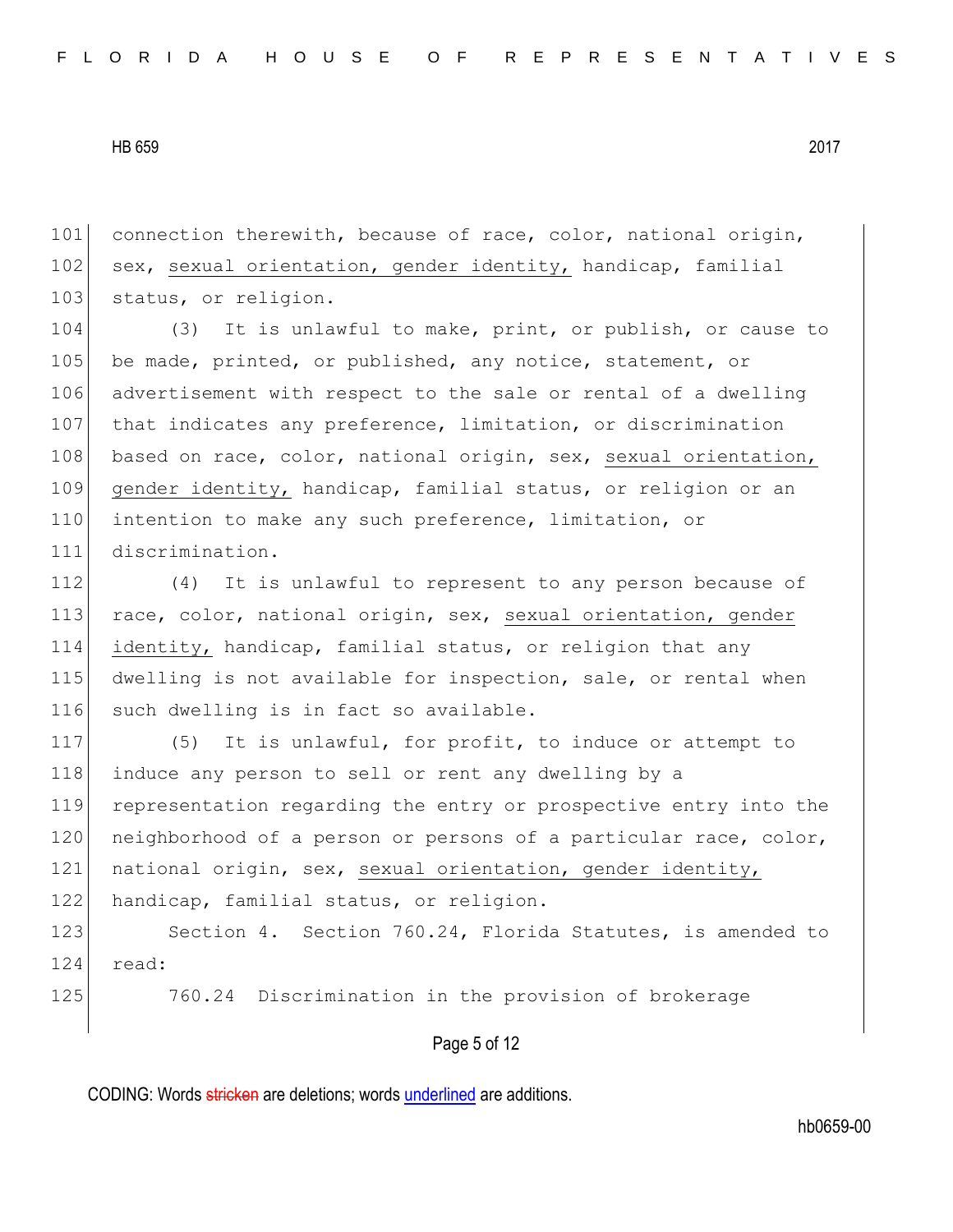126 services.—It is unlawful to deny any person access to, or 127 membership or participation in, any multiple-listing service, 128 real estate brokers' organization, or other service, 129 organization, or facility relating to the business of selling or 130 renting dwellings, or to discriminate against him or her in the 131 terms or conditions of such access, membership, or 132 participation, on account of race, color, national origin, sex, 133 sexual orientation, gender identity, handicap, familial status, 134 or religion. 135 Section 5. Subsection (1) and paragraph (a) of subsection 136 (2) of section 760.25, Florida Statutes, is amended to read: 137 760.25 Discrimination in the financing of housing or in 138 residential real estate transactions.-139 (1) It is unlawful for any bank, building and loan 140 association, insurance company, or other corporation, 141 association, firm, or enterprise the business of which consists 142 in whole or in part of the making of commercial real estate 143 loans to deny a loan or other financial assistance to a person 144 applying for the loan for the purpose of purchasing, 145 constructing, improving, repairing, or maintaining a dwelling, 146 or to discriminate against him or her in the fixing of the 147 amount, interest rate, duration, or other term or condition of 148 such loan or other financial assistance, because of the race, 149 color, national origin, sex, sexual orientation, gender 150 identity, handicap, familial status, or religion of such person

Page 6 of 12

CODING: Words stricken are deletions; words underlined are additions.

hb0659-00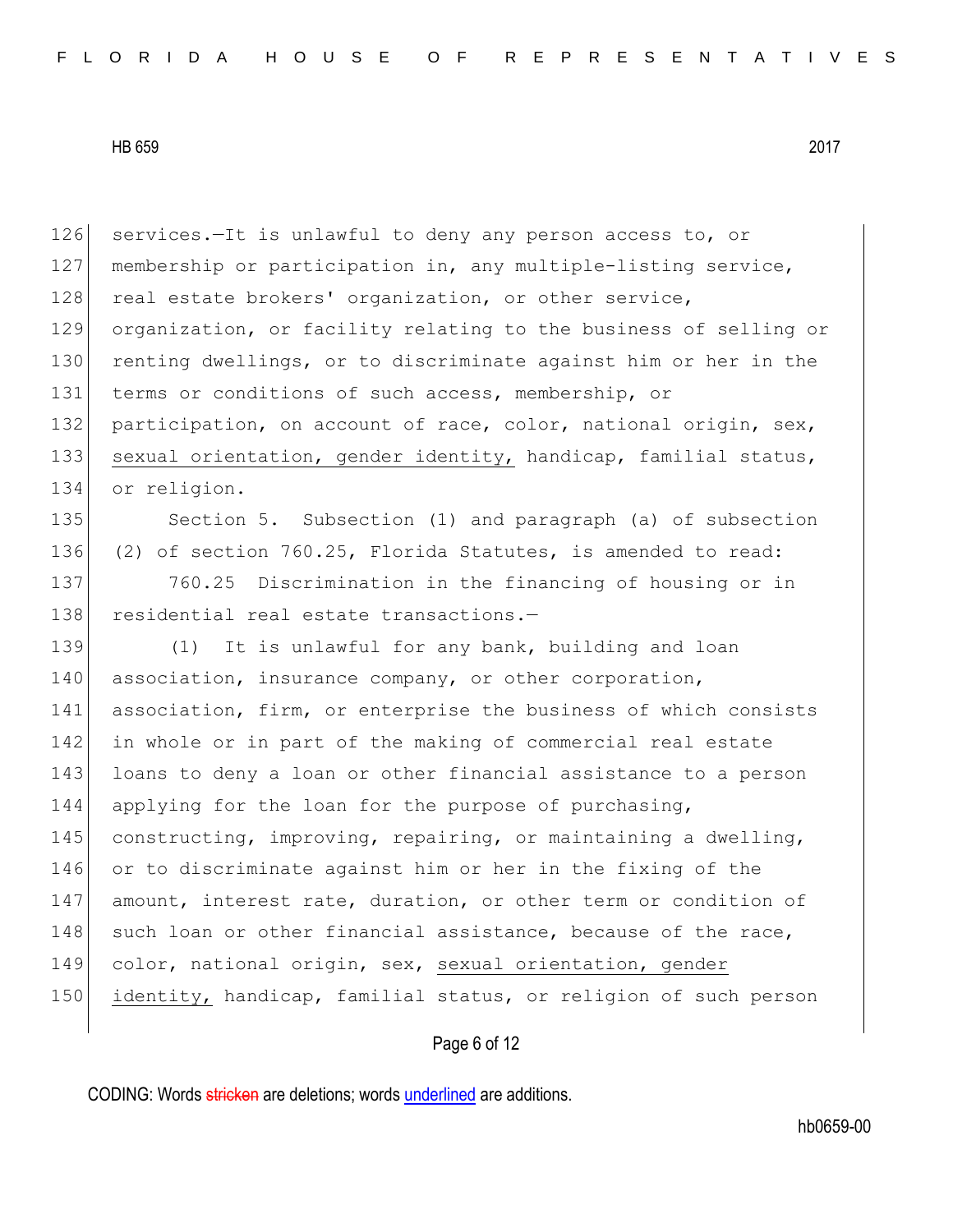or of any person associated with him or her in connection with 152 such loan or other financial assistance or the purposes of such 153 loan or other financial assistance, or because of the race, color, national origin, sex, sexual orientation, gender identity, handicap, familial status, or religion of the present or prospective owners, lessees, tenants, or occupants of the dwelling or dwellings in relation to which such loan or other 158 financial assistance is to be made or given.

159 (2)(a) It is unlawful for any person or entity whose 160 business includes engaging in residential real estate 161 transactions to discriminate against any person in making 162 available such a transaction, or in the terms or conditions of 163 such a transaction, because of race, color, national origin, 164 sex, sexual orientation, gender identity, handicap, familial 165 status, or religion.

166 Section 6. Section 760.26, Florida Statutes, is amended to 167 read:

168 760.26 Prohibited discrimination in land use decisions and 169 in permitting of development.—It is unlawful to discriminate in 170 land use decisions or in the permitting of development based on 171 race, color, national origin, sex, sexual orientation, gender 172 identity, disability, familial status, religion, or, except as 173 otherwise provided by law, the source of financing of a 174 development or proposed development.

175 Section 7. Paragraph (a) of subsection (5) of section

Page 7 of 12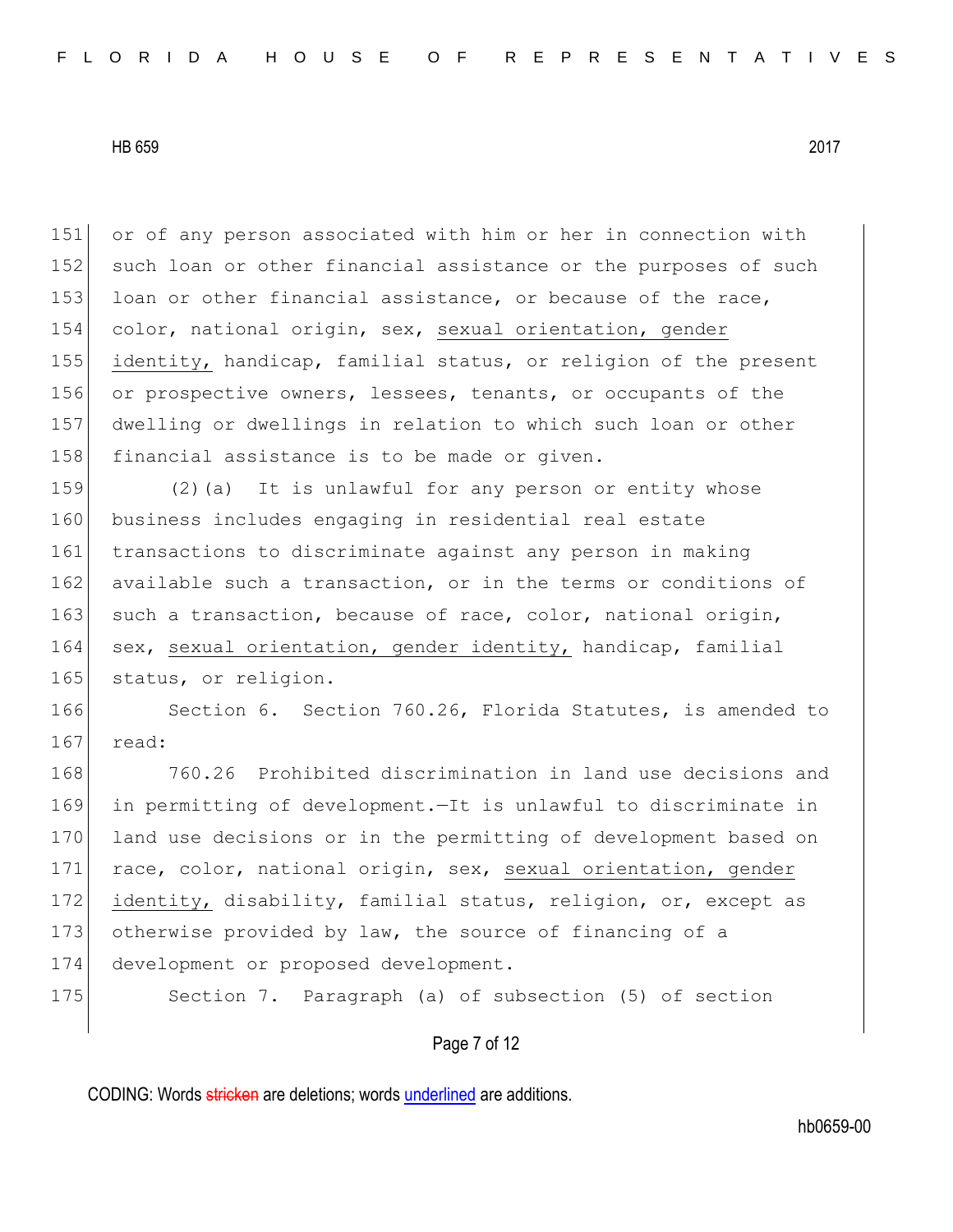176 760.29, Florida Statutes, is amended to read: 177 760.29 Exemptions.-178 (5) Nothing in ss. 760.20-760.37: 179 (a) Prohibits a person engaged in the business of 180 furnishing appraisals of real property from taking into 181 consideration factors other than race, color, national origin, 182 sex, sexual orientation, gender identity, handicap, familial 183 status, or religion. 184 Section 8. Subsections (2) and (4) of section 760.34, 185 Florida Statutes, are amended to read: 186 760.34 Enforcement.-187 (2) A person who files a complaint under subsection (1) 188 must do so be filed within 1 year after the alleged 189 discriminatory housing practice occurred. The complaint must be 190 in writing and shall state the facts upon which the allegations 191 of a discriminatory housing practice are based. A complaint may 192 be reasonably and fairly amended at any time. A respondent may 193 file an answer to the complaint against him or her and, with the 194 leave of the commission, which shall be granted whenever it 195 would be reasonable and fair to do so, may amend his or her 196 answer at any time. Both the complaint and the answer shall be 197 verified.  $198$  (4) <del>If, within 180 days after a complaint is filed with</del> 199 the commission or within 180 days after expiration of any period  $200$  of reference under subsection  $(3)$ , the commission has been

Page 8 of 12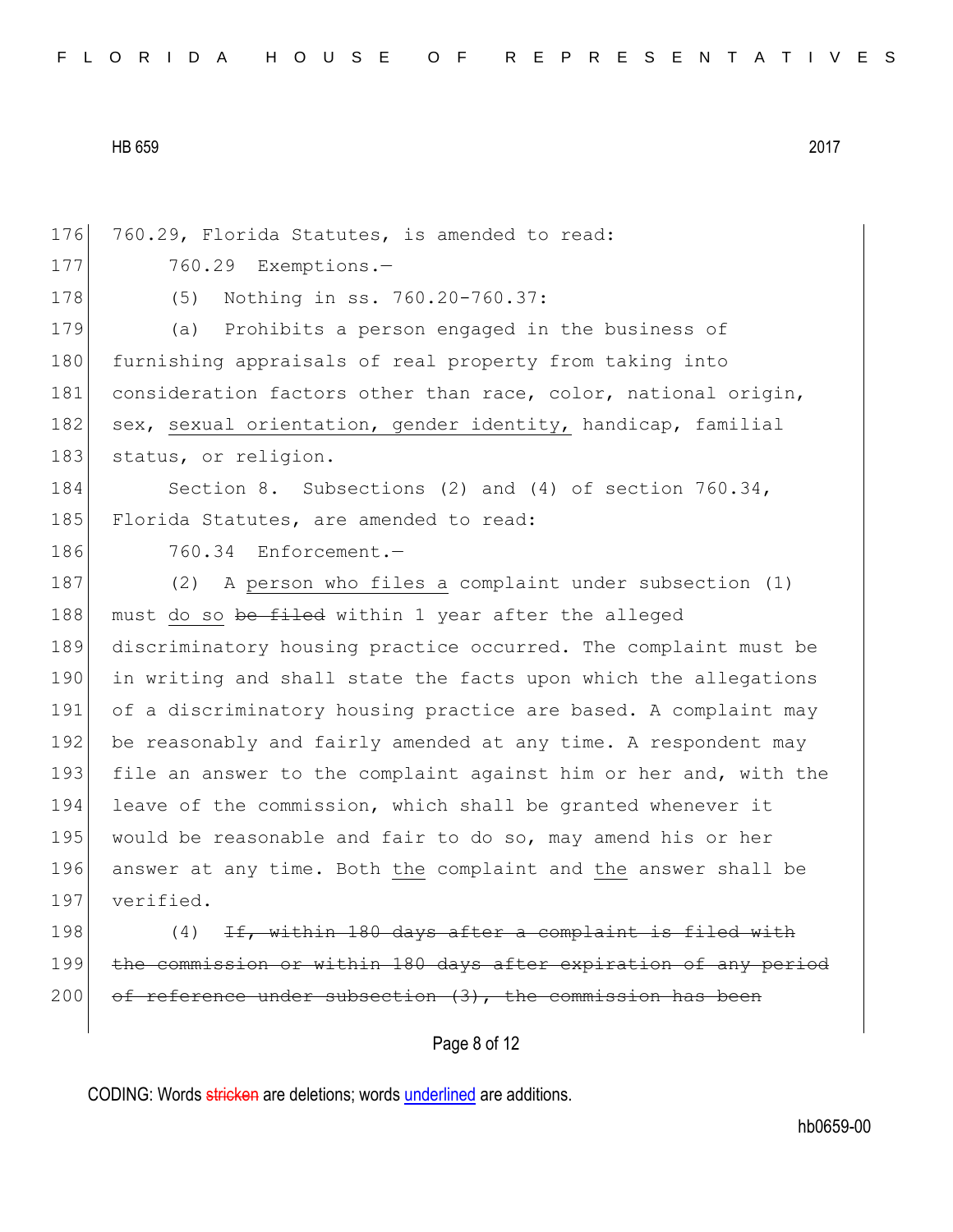201 unable to obtain voluntary compliance with ss. 760.20-760.37, 202 The person aggrieved may commence a civil action in any 203 appropriate court against the respondent named in the complaint 204 or petition for an administrative determination pursuant to s. 205  $|$  760.35 to enforce the rights granted or protected by ss. 760.20-206 760.37. The person aggrieved is not required to petition for an 207 administrative hearing or exhaust administrative remedies before 208 bringing a civil action. If, as a result of its investigation 209 under subsection  $(1)$ , the commission finds there is reasonable 210 cause to believe that a discriminatory housing practice has 211 occurred, at the request of the person aggrieved, the Attorney 212 General may bring an action in the name of the state on behalf 213 of the aggrieved person to enforce the provisions of ss. 760.20- 214 760.37. 215 Section 9. Section 760.35, Florida Statutes, is amended to 216 read: 217 760.35 Civil actions and relief; administrative 218 procedures.-219 (1) An aggrieved person may commence a civil action under  $220$  this section  $\frac{11}{20}$  be commenced no later than 2 years after an 221 alleged discriminatory housing practice has occurred. However, 222 the court shall continue a civil case brought pursuant to this 223 section or s. 760.34 from time to time before bringing it to 224 trial if the court believes that the conciliation efforts of the 225 commission or local agency are likely to result in satisfactory

Page 9 of 12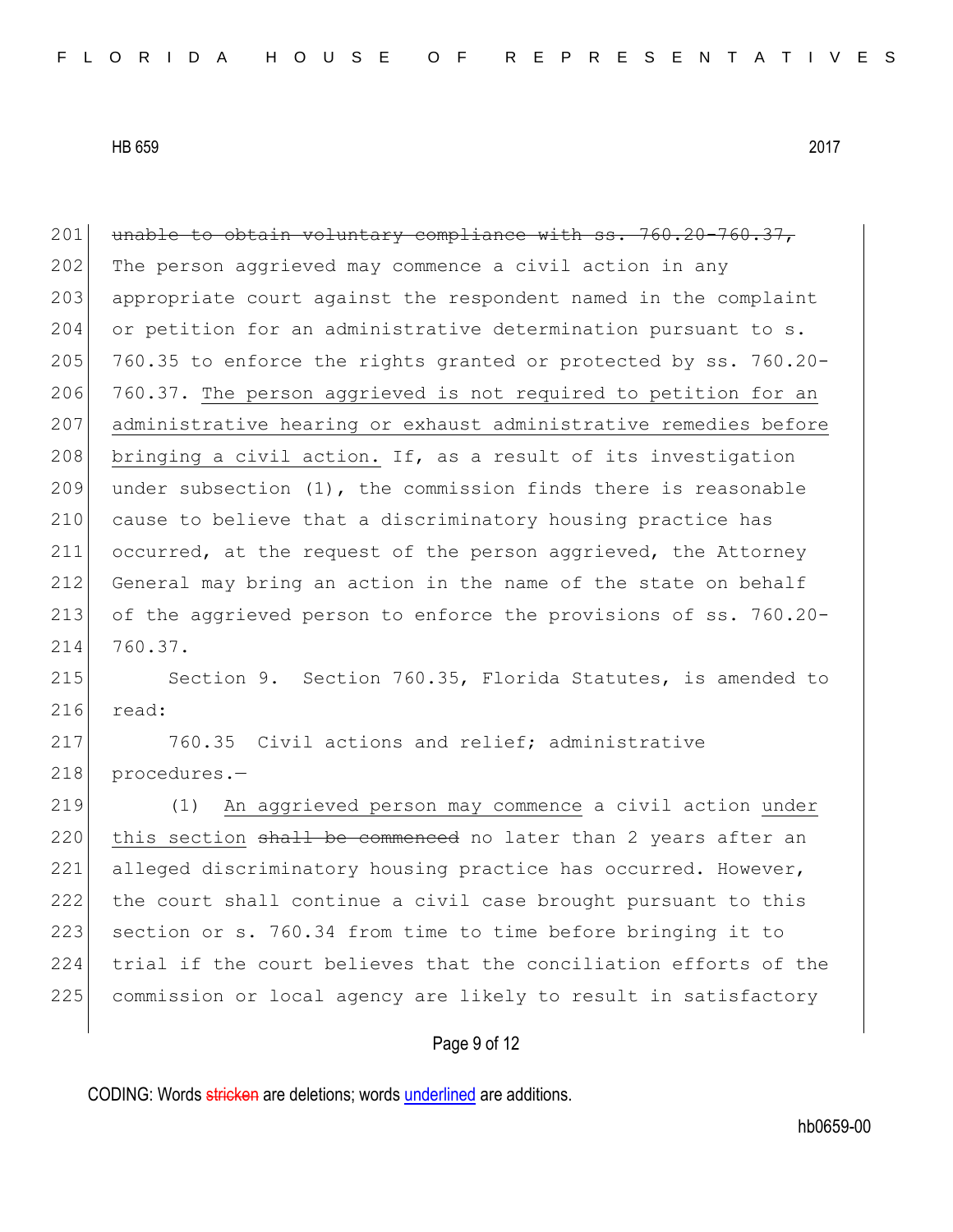226 settlement of the discriminatory housing practice complained of 227 in the complaint made to the commission or to the local agency 228 and which practice forms the basis for the action in court. Any 229 sale, encumbrance, or rental consummated prior to the issuance 230 of any court order issued under the authority of ss. 760.20-231 760.37 and involving a bona fide purchaser, encumbrancer, or 232 tenant without actual notice of the existence of the filing of a 233 complaint or civil action under the provisions of ss. 760.20- 234 760.37 shall not be affected.

235 (2) An aggrieved person may commence a civil action under 236 this section regardless of whether a complaint has been filed 237 under s. 760.34(1) and regardless of the status of such 238 complaint. If the commission has obtained a conciliation 239 agreement with the consent of an aggrieved person under s. 240 760.36, the aggrieved person may not file an action under this 241 section regarding the alleged discriminatory housing practice 242 that forms the basis for the complaint, except for the purpose 243 of enforcing the terms of such an agreement.

244 (3) An aggrieved person may not commence a civil action 245 under this section regarding an alleged discriminatory housing 246 practice if an administrative law judge has commenced a hearing 247 on the record on the allegation.

248 (4) If the court finds that a discriminatory housing 249 practice has occurred, it shall issue an order prohibiting the 250 practice and providing affirmative relief from the effects of

## Page 10 of 12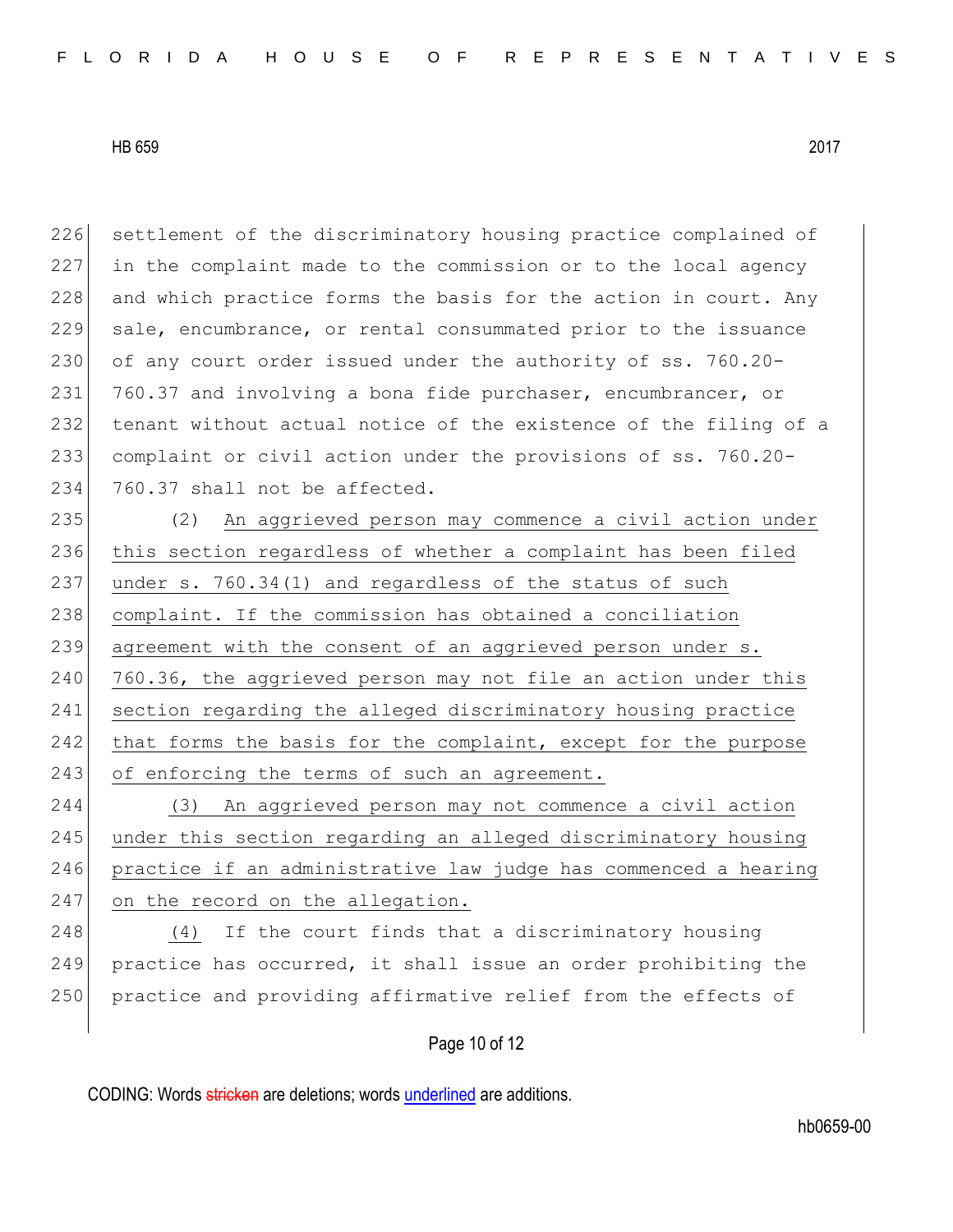251 the practice, including injunctive and other equitable relief, 252 actual and punitive damages, and reasonable attorney attorney's 253 fees and costs.

254  $(5)(3)+(3)$  (a) If the commission is unable to obtain voluntary 255 compliance with ss. 760.20-760.37 or has reasonable cause to 256 believe that a discriminatory practice has occurred:

257 1. The commission may institute an administrative 258 proceeding under chapter 120; or

259 2. The person aggrieved may request administrative relief 260 under chapter 120 within 30 days after receiving notice that the 261 commission has concluded its investigation under s. 760.34.

262 (b) Administrative hearings shall be conducted pursuant to 263 ss. 120.569 and  $120.57(1)$ . The respondent must be served written 264 notice by certified mail. If the administrative law judge finds 265 that a discriminatory housing practice has occurred or is about 266 to occur, he or she shall issue a recommended order to the 267 commission prohibiting the practice and recommending affirmative 268 relief from the effects of the practice, including quantifiable 269 damages and reasonable attorney attorney's fees and costs. The 270 commission may adopt, reject, or modify a recommended order only 271 as provided under s. 120.57(1). Judgment for the amount of 272 damages and costs assessed pursuant to a final order by the 273 commission may be entered in any court having jurisdiction 274 thereof and may be enforced as any other judgment.

275 (c) The district courts of appeal may, upon the filing of

## Page 11 of 12